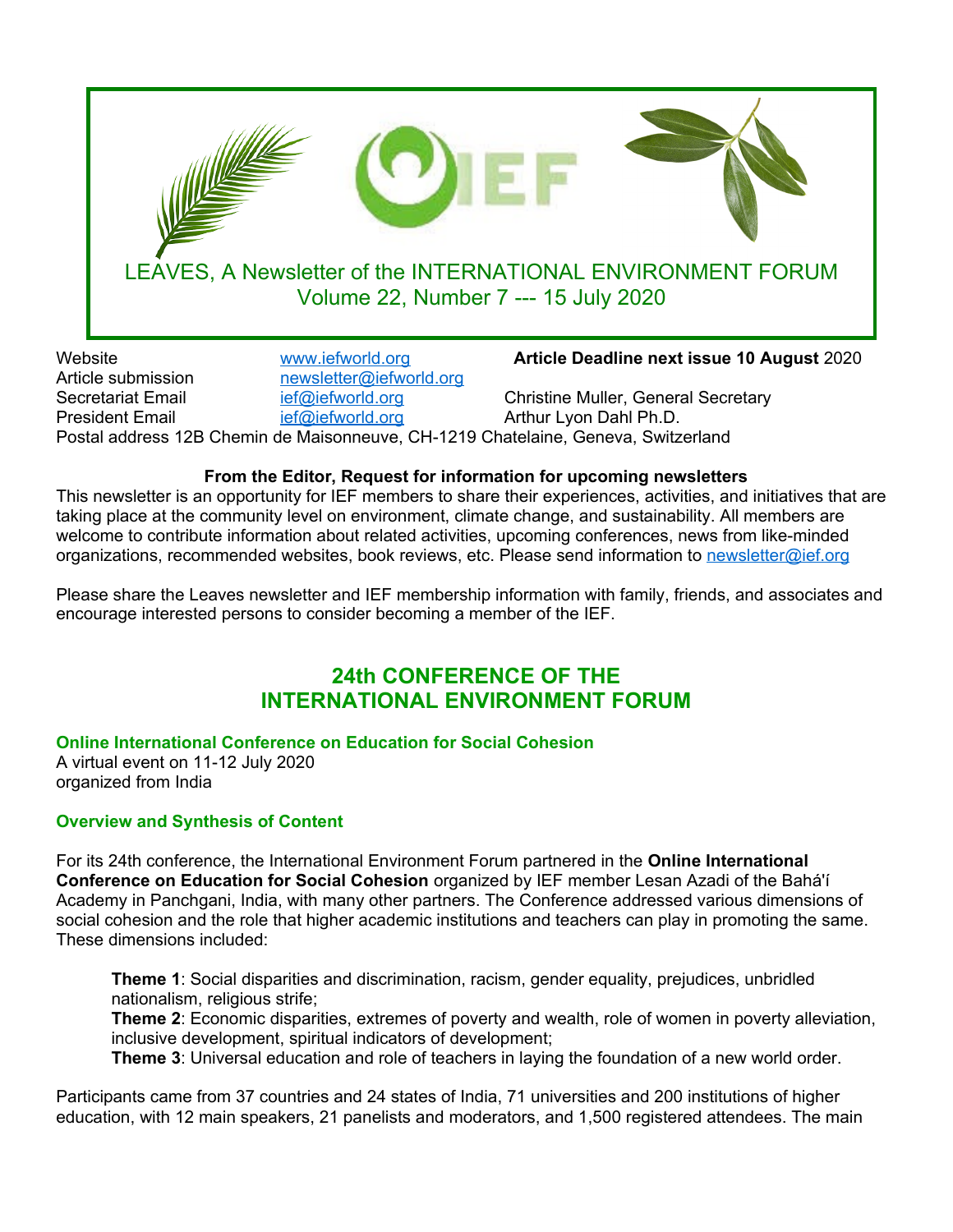presentations were followed by panels commenting on implementation and responding to questions from the audience. IEF President Arthur Dahl was a speaker, and IEF board member Victoria Thoresen a panelist.

A detailed 10-page report of the 8-hour conference with the names and backgrounds of all the speakers and summaries of their comments is available on the IEF website: <https://www.iefworld.org/index.php/conf24>

#### Here is a brief **synthesis of the main points** made at the conference:

The present period of transition in the midst of a pandemic requires to build trust and overcome suffering. Obstacles include prejudice, religious fanaticism, gender inequality and economic disparities. We can see the symptoms of social dissolution in the 6.1 million victims of violence each year, the high divorce rate of more than half the marriages, and the 25 million refugees, half under the age of 18. Economic disparities mean that more than half the world population is poor, and 33,000 girls are child victims of early marriages every day.

One major obstacle to social cohesion is **prejudice.** One theory explains that stereotyping involves simple fixed beliefs about a group, overgeneralizing and ignoring differences. In social identity theory, group identity is important, with us and them, ingroups and out-groups. Self-image is enhanced by seeing the negative in others. Racism is a specific case of prejudice towards an ethnic group. Education can play an important role in realizing the oneness of humankind in its beautiful diversity.

**Gender justice** for social cohesion and peacebuilding should be a focus of humanities and social sciences education. Gender equality is not a zerosum game but a win-win formula to liberate women and girls.

There should be courses on **human rights** throughout the system. The equality of everyone must be acknowledged without any distinction, as a source of motivation for social interactions. Human rights should be taught from an early formative age.

We must be conscious that the **disparity between rich and poor** has increased. People who have to fight hunger develop anger, and poverty leads to no education. We need a **new economic system** that is socially just, altruistic and cooperative, that provides meaningful employment, and eliminates extremes of wealth and poverty with a more equitable distribution of planetary resources.

The culture of **materialism** has spread around the world with moral and social consequences producing social dissolution: Inequality, joblessness, migration, a family crisis, individualism, self-aggrandizement, corruption, extremes of poverty and wealth, a culture of contest and competition. The result is a culture that is socially unjust and ecologically unsustainable. We need to redefine prosperity as more than money. Individuals would then prefer materially simpler lifestyles with a focus on knowledge, science, art, culture, beauty, and harmony with the natural world.

**Values** reflect the most fundamental level of individual development and social organization, and are the best leverage points for transformation. We can inculcate universal human values in society through education.

**Education** can build a society for all and foster both personal growth and social progress. Today's education is often narrowly focused on employment. We need more **interdisciplinary education** for peace, good citizenship, tolerance and social cohesion to transform society. Higher education in the sciences does not address values, requiring transdisciplinary and interdisciplinary approaches. Science and religion need to be used hand in hand for sustainable development.

The heart of the effort should focus on **celebrating diversity** and promoting pluralism, building trust among all stakeholders, both between citizens and the state, and between citizens themselves.

If we look at the moral and spiritual aspects of civilization, we see cooperation, mutualism and unity in diversity that have worked for millennia. Past civilizations were like separate ships on the ocean; today we all occupy rooms on the same ship without a captain to set a course.

Global governance is required, with collaboration, not competition between countries. **Education can make people citizens of the world with universal values**. We need to cultivate a **vision that is world embracing** rather than confined to our own selves.

It is important to apply the principle of oneness not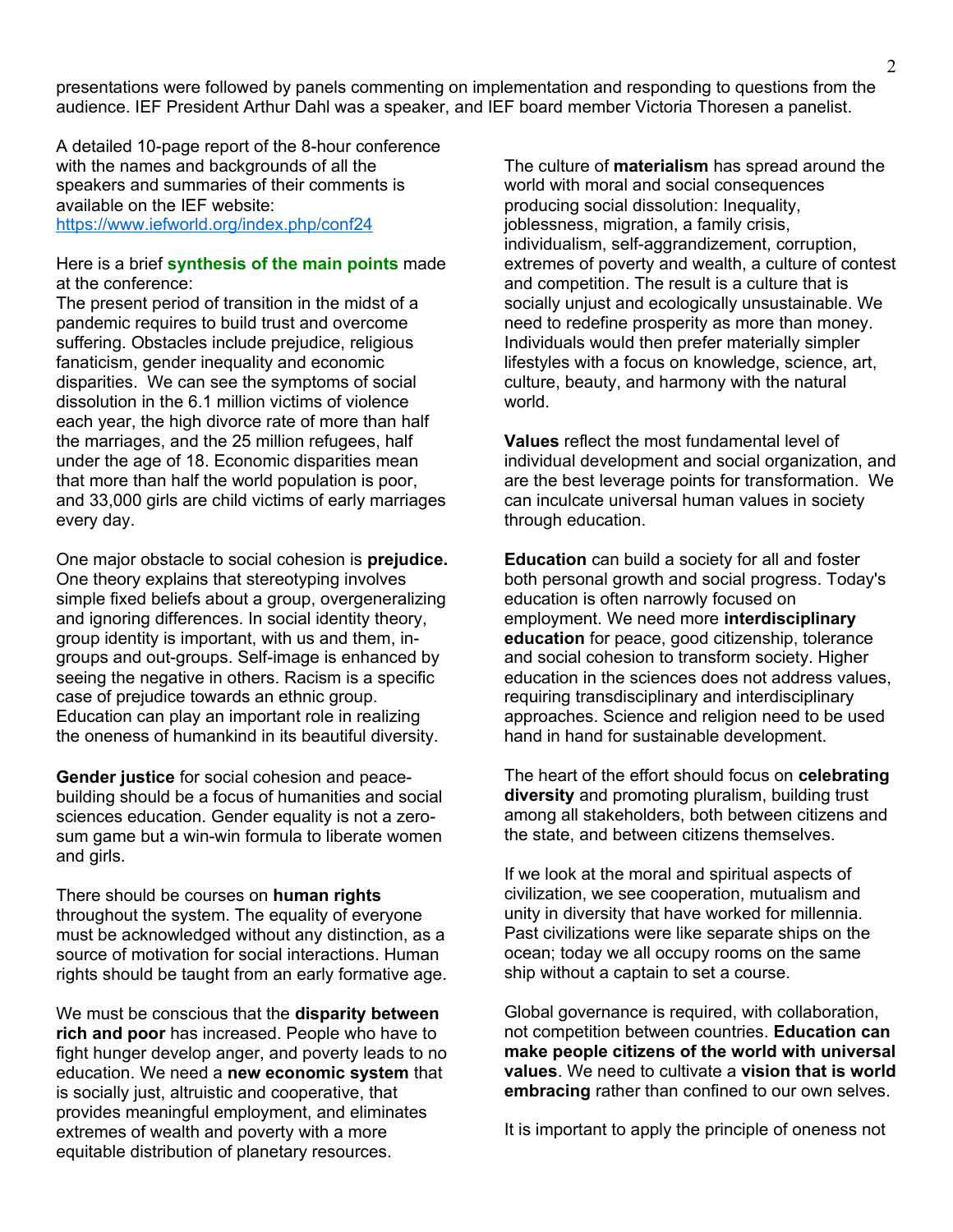just to humanity but with all of **nature** to achieve sustainable development.

**The purpose of education** is to provide a climate for nurturing values and forming character, recognizing that each child is a mine rich in gems of inestimable value. **The goal of education** should be to fulfill our human potential or purpose, including physical, social, intellectual and spiritual dimensions, and to contribute to the endless development of human consciousness. Each individual has potential to contribute to the wellbeing of the whole if properly developed, and the more such individuals are included, the greater the collective wealth and wellbeing of the whole. The collective potential of the whole human race is maximized when everyone is empowered to develop their skills and abilities in service to society.

The old ways do not provide answers for today and tomorrow. **Innovative educational practices** include learning by doing, activities and games, group work, interactive theatre and service learning activities to address real-life situations, foster personal growth and promote social harmony. Then students become leaders of a new kind. The arts and community service are essential for a good education, and service learning should become part of all courses. Social cohesion increases when people who do not know each other collaborate in service learning.

Two examples of innovative education were provided:

1. The **BARLI Institute** works with tribal women involving 6,000 girls in more than 500 communities. Using holistic practices, it empowers girls and shows them how to develop their selves and their community while also providing them with useful skills. It also trains men in empowerment, "we two" rather than "me too". The girls become entrepreneurs with a capacity to earn, such as with tailoring, using solar cookers for tea stalls or safe drinking water. This is integrated with moral principles for self-confidence, how to be happy

in the family and at peace, with improved health and natural birth control.

2. The **Interactive Art for Social Cohesion**. Since 1998 in Russia, and now in 66 countries, they have trained 3,000 animators in interactive theatre often called the Happy Hippo Show. Ethically-based situations are acted out up to a critical moment, when the action stops and the audience is asked how to resolve the situation, which is then acted to a conclusion. This promotes facilitated discussion of constructive solutions to everyday life situations by thinking independently in a safe environment. It highlights moral principles, the oneness of humanity and the importance of service. The brain is programmed for stories rather than data, and this provides a practical tool to help young people. It has been used successfully in conflict situations in Eastern Europe and Kosovo, Sudan and Darfur, often in collaboration with UNICEF.

**Teacher education** is a multiplier of social change. It can bring changes in social interactions and build the skills of communication, cooperation, critical thinking and alternative solutions, and improve peace-building, self-respect, tolerance, acceptance, and solidarity. Teachers need to be role models, putting values into practice.

Education should be **free and compulsory** for all, with special attention to the children now out of school. It should also lead to lifelong learning.

The pandemic has shown us that **we can change our ways** overnight if we want to.

**Social cohesion** is a process on a spectrum which cannot be taken for granted and must be promoted and worked for. This includes social interactions, integration of minority groups, and building social harmony with love, trust and admiration. We must build connected, resilient, united communities, especially involving the youth. Women must be fully involved in the life of the community. All this means that we must redefine communities centred on love, justice and unity in diversity.

The **recording of the conference** is available on YouTube at: <https://www.youtube.com/channel/UCBAxJqvGZvfaWwMI7-DYztA>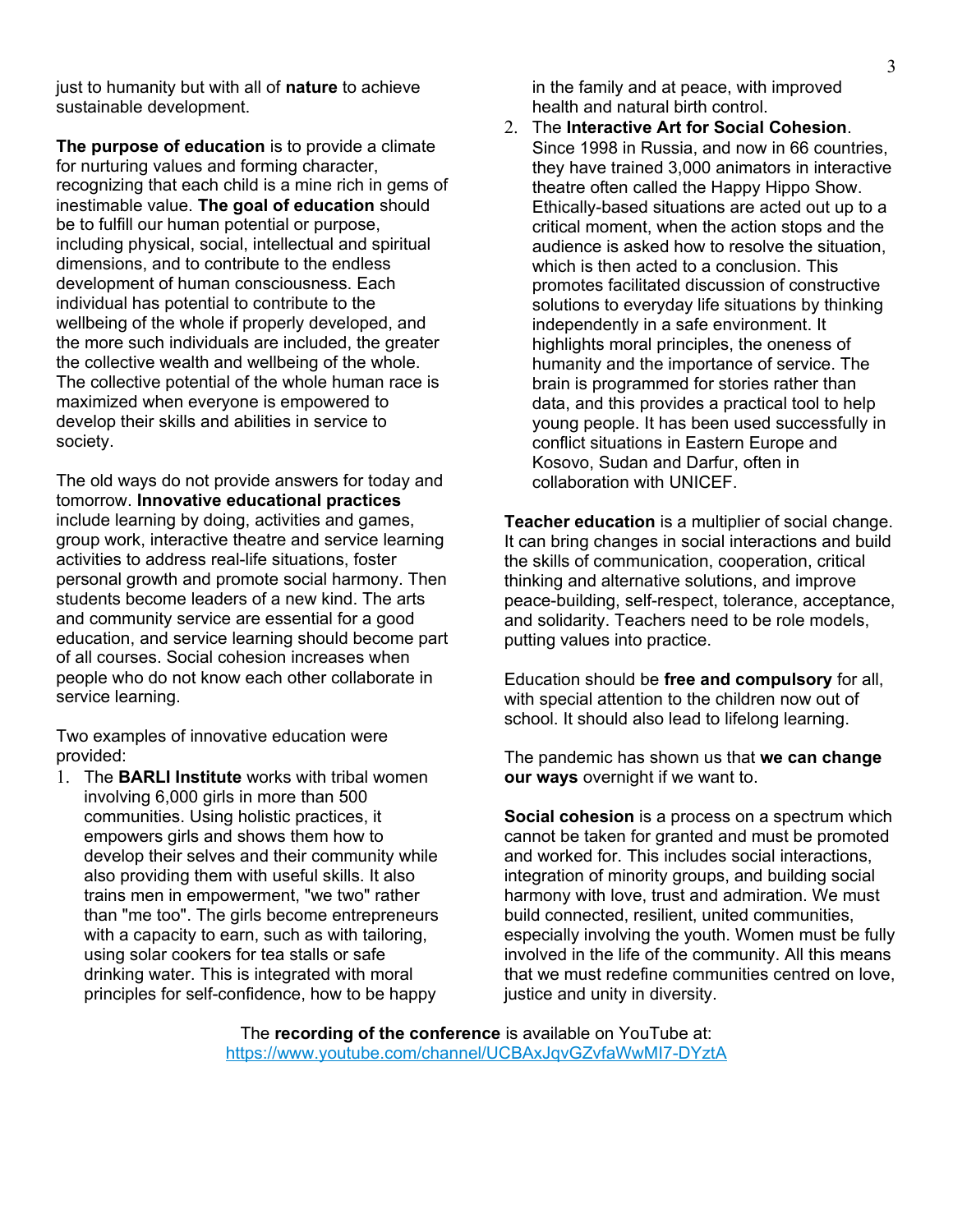## **Beyond measure: The heart of humanity's crisis**

By Daniel Perell NEW YORK—19 Jun 2020

Humanity today is facing numerous deep-seated and intersecting crises. From overt and covert prejudice to a breakdown in trust, from extremes of wealth and poverty to a disregard for planetary boundaries, the manifold challenges before us may better be conceived of as various expressions of a more fundamental malady.

In addition to being a concern in its own right, COVID-19 has served as an accelerant for many persistent vulnerabilities at every level of society, vulnerabilities that have often remained hidden behind economic indicators such as GDP that overlook central questions of equity, sustainability, and resilience. It has highlighted the shortcomings of current responses in bringing about enduring change, and it has unveiled the limitations of dominant assumptions and attitudes about the nature of human existence—the way we approach care, the state of our physical environment, and the nature of our relationships with our planet and each other. What is becoming clearer amidst the unfolding uncertainties is that humanity has been focused on tending to the symptoms of an ailing order without sufficiently addressing the root causes.

Notions of progress grounded in material gain and profit, and a reluctance to explore a moral or, more explicitly, spiritual dimension of existence have become commonplace. This approach is the result of centuries of conditioning, a product of the unquestioned pursuit of material goods. For the majority of human history, this accumulation was a necessity for survival and, as a result, the tendency towards in-group and out-group competitive thinking became dominant. Yet doing so has produced an outlook too materialistic to meet our full spectrum of needs. In a world where, for the first time, there is sufficient material goods for all and the capacity to equitably distribute them, perpetuating an accumulation mentality has proven counterproductive, leading to deepening inequalities and greater crisis.

Only recently is the limit of this approach becoming clear. Like never before, crises are global, impacts are linked, systems are interconnected, and our destiny is shared. Keeping competition as the

driving force behind progress is limited in terms of what it can achieve. As interdependence increases, we are confronted with a question for which we do not have a clear answer: how are we to behave personally, as communities, and as institutions—in an interconnected world that is so vastly different to anything we have experienced before?

The deeper crisis, beyond COVID-19, climate change, and others, lies in the attitudes and assumptions which determine our norms and standards. Until we are able to shift our thinking beyond accumulation as development, our social and institutional systems will remain inadequate to respond effectively to global challenges. The systems guiding humanity were devised based on an assumption that one's advantage must necessarily come at the expense of another present circumstances and challenges were not, and could not be, envisioned.

One clear example is the focus on financial or economic profit as an indicator of success, which has led to the prioritizing of certain industries, valuable though they be, far over others. Even when well-intentioned, decades of perpetuating this model have demonstrated its obsolescence. Yet we keep insisting on it. This materialistic paradigm is shaping global policies that reinforce the way work has come to be valued. This has a profound deleterious impact on healthcare, education, social work, and domestic work among others. Policy priorities and quarterly earning goals do not align with humanity's best interests. This flawed assumption has left us all vulnerable to a multitude of shocks. As inequalities deepen in every corner of the globe, we see the limits to such an approach more clearly than ever.

The suddenness with which COVID-19 struck humanity has cast a light on longstanding vulnerabilities. What is unique to this moment is that it has the potential to expand our consciousness, to help us rethink our priorities, to gain an appreciation of humanity's shared identity, and, ultimately, to reorder our societies based on that understanding. Principles such as unity, solidarity, concern for collective as well as individual wellbeing, and reliance upon good science and accurate information are not the ancillary or "soft" dimensions of humanity's response to this or any crisis. They represent, in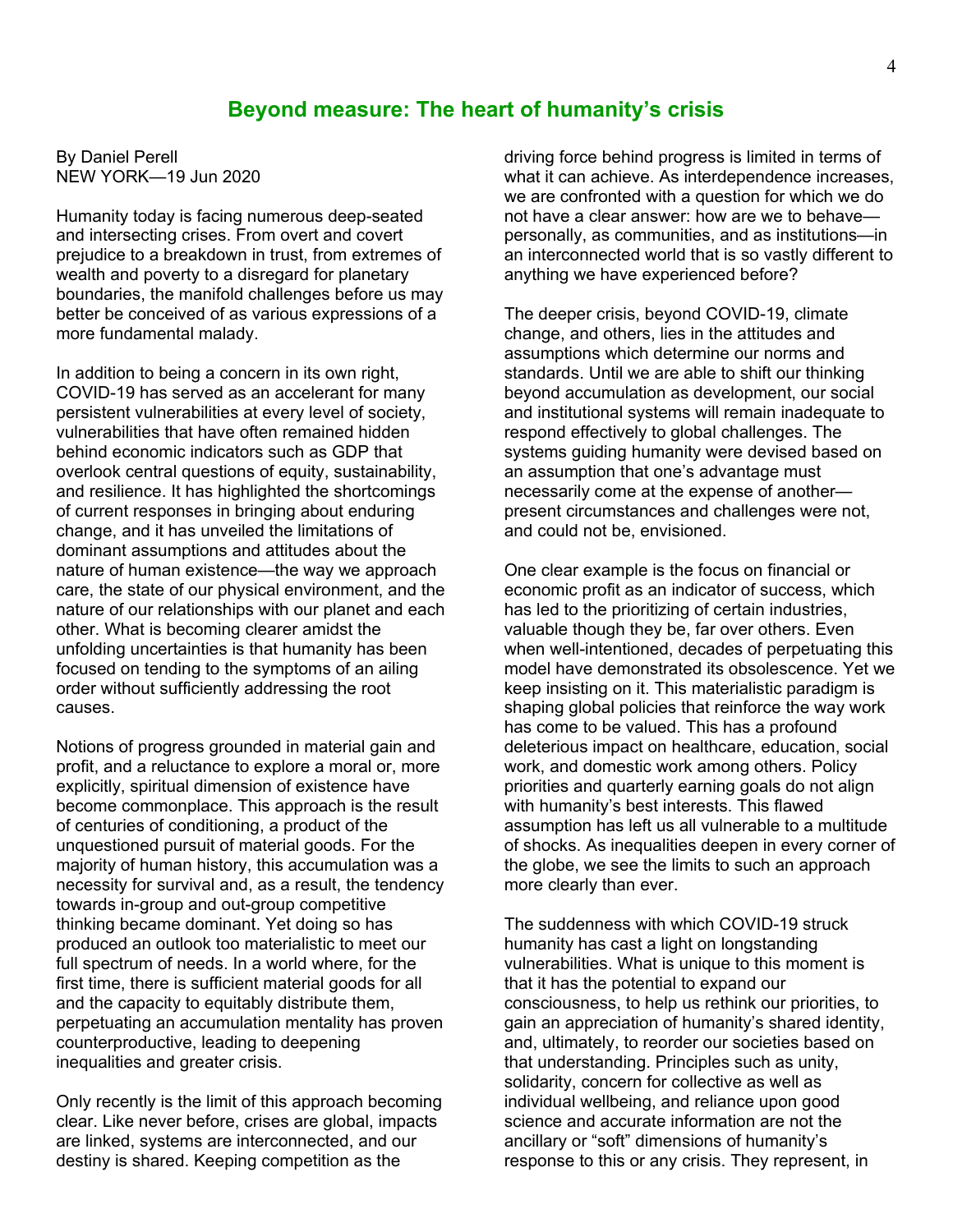fact, our greatest tools for they have the potential to rise above even the most broken of systems and set humanity on a course for true resilience—both in times of hardship and prosperity.

COVID-19 will be followed by more profound crises if we do not learn the lessons we are being taught about harmful social and cultural legacies—racial prejudice, gender inequality, and materialism to name a few. The true disease is not COVID-19. Nor is it the other symptoms of a struggling order. The

disease is an insistence on an approach that does not speak to the deeper needs of humanity at this moment in history. It is the retention and perpetuation of outworn habits, attitudes, and institutions. Let us engage in collective exploration of the root causes of our current problems as vigorously as we seek a vaccine. For while the latter can stave off the pandemic, the former can help us develop patterns of thought and action that will result in just systems and collective flourishing, even in the face of future calamities.

Daniel Perell is a Representative of the Bahá'í International Community to the United Nations **Source:** <https://www.bic.org/perspectives/beyond-measure-heart-humanitys-crisis>

## **Forum on Religion and Ecology Appoints Baha'i to its Advisory Board**

The Yale Forum on Religion and Ecology (FORE, [https://fore.yale.edu/\)](https://fore.yale.edu/), led by Mary Evelyn Tucker and John Grimm in the Yale University School of the Environment, is a leading academic center for research and dialogue about ecology and all forms of spirituality. Its mission is to inform and inspire people to preserve, protect, and restore the Earth community. The religions of the world transmit ecological and justice perspectives in their scriptures, rituals, and contemplative practices as well as in their moral and ethical commitments. FORE seeks to identify those perspectives in the service of finding comprehensive and collaborative solutions to our global environmental crises. In this spirit, it cultivates dialogue within religious/spiritual communities and in partnership with scientists and policy makers.

The International Environment Forum has had a long relationship FORE and its founders. IEF president Arthur Dahl and Mary Evelyn Tucker were the two featured speakers at the public meeting of the Parliament of the World Religions in Barcelona in 2004. When FORE edited the Routledge Handbook of Religion and Ecology in 2017, they invited former IEF board member and representative for sustainable development of the Public Affairs Office of the American Bahá'í Community Peter Adriance, together with Arthur Dahl, to prepare the chapter on Bahá'í. This led to the section on the Bahá'í Faith on the FORE web site, recently updated again by Arthur Dahl [\(https://fore.yale.edu/World-Religions/Bahai-Faith\)](https://fore.yale.edu/World-Religions/Bahai-Faith). Now FORE has appointed Arthur as a member of its Advisory Board, with one function among others to mentor a young scholar in the field to join the next generation of leaders on this topic.

## **Wilmette Institute Online Course on Sustainable Development and Human Prosperity**

The Wilmette Institute has expanded its course *Sustainable Development and Human Prosperity* to meet the standards of a university course. Everyone will be welcome in this course, not only college students! The course will be offered September 10 – December 9, 2020. Look out for more details in our August newsletter. If you are interested in taking the course for credit, you may like to begin the process of application now. For more information go here:<https://wilmetteinstitute.org/courses/sustainable-development/>

# **A Shift in Mind Sets: Faith-based Solutions to Climate Action Obstacles - Implementing Agenda 2030 and the Paris Agreement at the Grassroots**

**Summary of the 13 July 2020 Symposium for the UN High-Level Political Forum**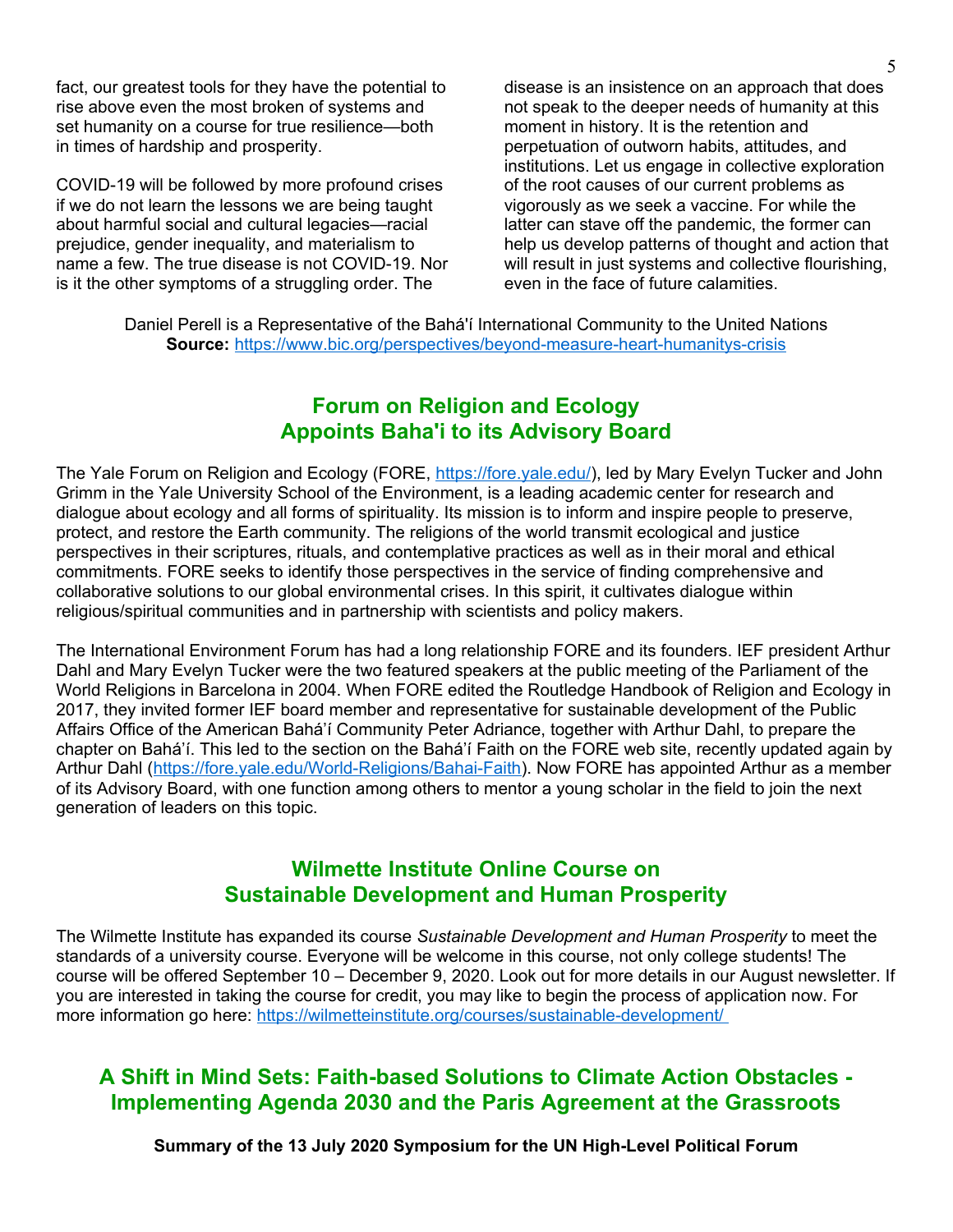From 7 – 16 July 2020, the UN High-Level Political Forum discussed the theme of "Accelerated action and transformative pathways: realizing the decade of action and delivery for sustainable development". At the UN an emerging Climate Working Group within the Committee of Religious NGOs (CRNGO), which includes the Baha'i International Community (BIC), organised a parallel event on 13 July with 56 participants from all over the world representing many different religions. The topic of this event was *A Shift in Mind Sets: Faith-based Solutions to Climate Action Obstacles - Implementing Agenda 2030 and the Paris Agreement at the Grassroots.*

### **The [recording of the event is available here,](https://zoom.us/rec/play/uZctIuz-_Wk3GIXE5ASDAKV4W42-L6Os1ykbqfoPz06wVnEKMQajY7NAYuesXS9m8ZZKA7RvggPA-p_P?continueMode=true&_x_zm_rtaid=NsWsMjO6ST-com67MKmJww.1594820739291.3aa3d15ce67972d15ced243c414ad075&_x_zm_rhtaid=894) and below is a brief summary.**

**Mr. Gopal D. Patel**, director of the Bhumi Project, moderated the panelists and provided the setting for the conversation by emphasizing that ethics was at the heart of the climate change issue because the most vulnerable and marginalized people who contributed the least to global warming were suffering the most from climate change. He also reminded the participants of the extreme urgency of the issue by citing a recent study stating that the 1.5°C global warming target could be reached within the next five years. Patel then pointed out some major concerns: Disunity regarding climate action on the global level, a huge gap in necessary climate finances, and the rush to restart the economy.

**Ms. Huda Alkaff**, Founder and Director of [Wisconsin Green Muslims,](https://wisconsingreenmuslims.org/) highlighted the role of religion in helping people live in harmony with nature by quoting this excerpt from the Qu'ran:

*"... and God has set up the Balance (of Justice), in order that ye may not transgress (due) balance. So*  establish weight with justice and fall not short in the balance: It is God Who has spread out the earth for all *God's creatures."* 55: 7-10

She then elaborated on the importance of a just transition to a clean economy by introducing the Just [Transition Principles by the Climate Justice Alliance:](https://climatejusticealliance.org/just-transition/)

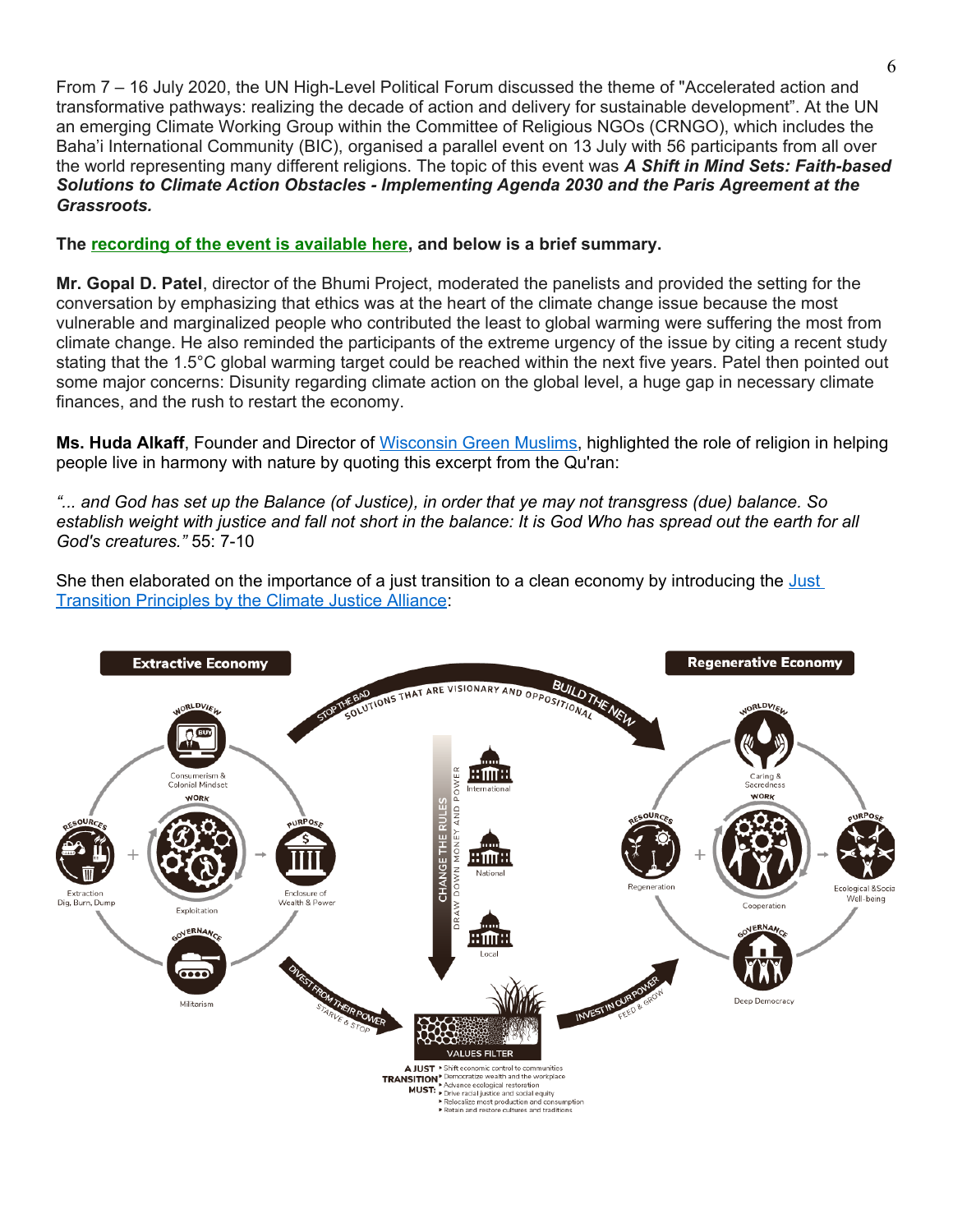Ms. Alkaff also emphasized that access to solar energy was an issue of justice and that implementation of clean energy provided an opportunity for jobs, particularly for the training of women in the solar energy field.

**Rev. Susan Hendershot**, President of Interfaith Power & Light (IPL), elaborated on the three major areas of IPL's work:

- 1. Encouragement of personal actions (by lowering energy use and implementing clean energy),
- 2. Collective actions (through advocacy on local, state, and national levels), and
- 3. Voter mobilization.

Rev. Hendershot highlighted a few main points: lack of political will is the main obstacle to climate action at the necessary scale and speed; transition to a new economy needs to be centered on justice and equity; and faith speaks to the deepest values. She learned how to engage other faith leaders with climate action from her own experience being concerned about the problem of hunger. When she connected climate change with hunger, she became a climate activist. Rev. Hendershot encouraged the audience to bridge the conversation with faith leaders by connecting the dots between issues they were already concerned about, such as hunger or immigration, with climate change.

**Mr. Isaac Oindo**, youth representative in the Africa Coalition for Sustainable Energy and Access (ACSEA) Kenya chapter board, elaborated on several major challenges in Africa: Insufficient technology access, lack of finances especially for climate change adaptation, and insufficient capacity. Energy distribution is unbalanced, as many people do not have access to energy or cannot afford it. Also, rural to urban migration had caused high unemployment. However, biogas and briquettes as well as solar kiosks could provide jobs for young people.

Mr. Oindo closed his remarks by highlighting the successful Interfaith Youth Forum – Rise for Climate Justice under the umbrella of 350.org. Their campaign helped stop plans for the first coal-fired power plant in Kenya. Now, their campaign has moved to other parts of the continent that have planned to build coal plants.

**Dr. Iyad Abumoghli**, Founder and Director of the Faith for Earth Initiative of the United Nations Environment Programme (UNEP), was the last panelist. He pointed out the intersectional nature of the crisis; namely, dealing with a catastrophic loss of biodiversity, pandemic impacts on the health of both people and planet, and needing to come together as an interfaith community to address humanity's problems meaningfully and effectively.

He stated that Agenda 2030 and the Sustainable Development Goals provided a clear road map for action, but he deplored the lag in achievement with only 23% of the goals on track and a lack of even basic data for 68% of them. Insufficient information was a key obstacle for achieving the goals. Another major obstacle was the political leadership of some major countries that blocked global unified action. Dr. Abumoghli also mentioned that religious statements such as Laudato Si' should become personal commitments. In addition, he felt that the lockdown could offer the potential to serve as a training/capacity building period, thereby providing an opportunity to build back better, to pursue alternative ways of gaining energy, and to improve manufacturing. The importance of unsustainable consumption cannot be overestimated. The deep values of religion are sorely needed in addition to a necessary behavioral revolution.

One of the highlights in the brief **Q&A section** was Ms**.** Alkaff's response to the question of what was needed to shift mindsets for effective climate action. She said that her community conducted climate conversations that focused on the heart, then engaged the mind, and then came back to the heart. This focus on the heart, she felt, was effective in changing people's mindsets.

**Overall, the symposium itself was an illustration of the power of religion to change hearts and bring people together from many different backgrounds so as to work for the betterment of the world.**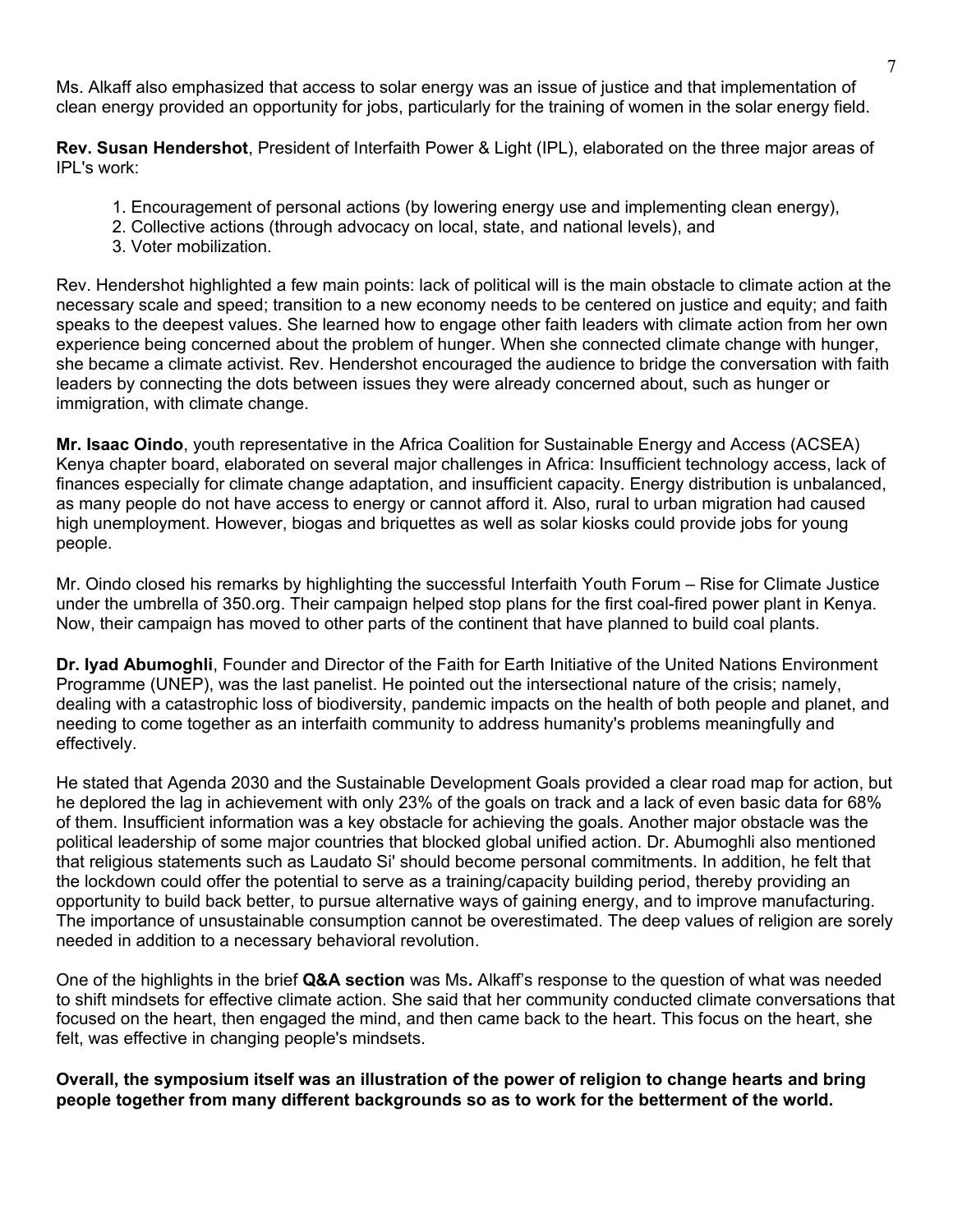## **Austin Bowden-Kirby and coral conservation**

*An article in The Guardian 20 June 2020 and The Guardian Weekly of 26 June 2020, "Local tabu: an ancient ocean custom helps save reefs" acknowledges the life-long work on coral conservation of IEF member Austin Bowden-Kirby throughout the Pacific Islands and in Central America. With his help working with local communities, the ancient practice of tabu areas closed to fishing managed by local resource users has been revived and has been so successful that it has spread throughout Fiji, with 400 Locally Managed Marine Areas. Here is the whole article as it appeared in the Guardian:*

Mosese Vesikara and his uncle, Kinikoto Mailautoka, are on the reef collecting sea urchins for lunch. Beneath the shifting skiff, the swelling water is clear despite Fiji's bustling capital Suva sprawling along the next point, an easily walkable distance.

When out collecting Vesikara and the other fishers carefully skirt the tabu – pronounced TAM-bo – a no-fishing zone demarcated by barnacled pillars embedded into the reef floor.

These tabus are one tool of many for Fijian communities. Reintroduced to these waters after decades absent, they represent a return to traditional methods of reef and fishery management. The hope is that these traditional wisdoms, combined with modern science, can enable the growing village populations to subsist off the qoliqoli – fishing grounds – that they have for millennia.

Oblivious to the zoning, schools of electric blue fish thread through the beige and twinkling coral thickets below Vesikara's boat. The reef was not always so healthy.

In the late 90s throughout Fiji, and across the Pacific, fisheries hit crisis point. Colonial modes of management stressed centralisation, and commercial exploitation had overseen a steady decline in fish numbers.

"The fish were getting too small. The coral were dead because of the plastic pollution from Suva and the oil from boats," says Hemo Marvela, chairman of this marine protection area.

"You know the generation coming up. That's why we want to protect them. That's the only reason." As a result a renaissance of traditional community management techniques began, with responsibility for monitoring the health of the qoliqolis returned to the local communities that lived off them.

Austin Bowden-Kerby, a marine scientist who has spent a career in coral conservation in the Pacific and Central America, recalls how the idea of tabus was revived during a community consultation.

"There is one thing our grandfathers used to do that we haven't been doing – we would make a tabu area. We will mark the reef with sticks and a coconut leaf tied on it. And that means you cannot catch anything on that reef. That makes it sacred. For 40 or 50 years this had not been practised."

In Fijian tradition a tabu is the temporary closure of a section of a community's fishing ground for 100 days after a chief's death, before a memorial feast is held. The idea of the modern tabu is to extend that closure indefinitely.

And so, from this consultation, emerged a pilot of five permanent no-fishing areas.

"They said 'We are going to re-establish our culture,'" Bowden-Kerby says.

Word of the resulting increased catches spread from village to village. Today Fiji has a network of 400 communities known as the Fiji Locally Managed Marine Areas (FLMMA), which use customary management techniques that have often been ignored for decades.

Marvela is chair of a four-person committee that governs the Navakavu reef through the traditional chiefly system.

He says the reef is in robust health but there are still problems, in particular poachers. "They come at night – always at night. We want to reserve inside – where they [the fish] breed. These people are very smart but it's unfair."

The committee responsible for governing the reef's use struggles to monitor it. They had a boat to guard against poachers but it was stolen years ago. Marvela is fed up enough that he is looking to make Navakavu reef a gazetted marine protected area.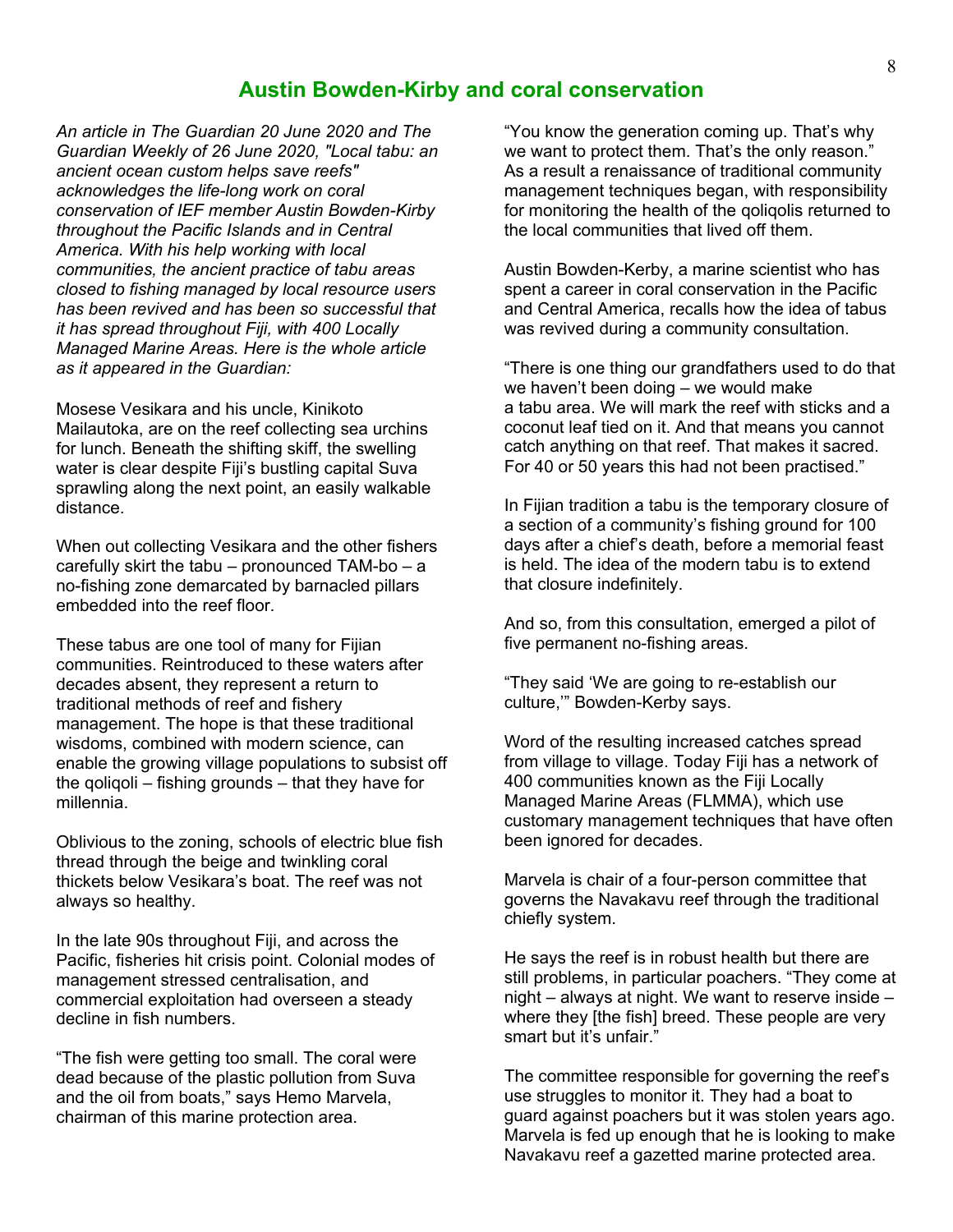This means the police can be called on to stop poachers.

But it would also mean a government in Suva would again be managing their qoliqoli. Back at the village Vesikara and Mailautoka scoop out the sea urchin paste and eat them with sliced chilli and a squeeze of lemon. "These would cost about \$25 each down at Suva market," Mailautoka says.

With such a payoff, the allure  $-$  and risk  $-$  of poaching is obvious, and a shift in global tastes could spell fast devastation for the qoliqoli.

Already sea cucumbers, which clean and aerate the sands, have been fished to near extinction to satisfy the Asian market. Yet traditional wisdom reinforced by modern science could provide a bulwark to encroaching risks.

Perhaps then the lunch-pot might still be full for the next generation.

Source: [https://www.theguardian.com/world/2020/jun/20/cultural-tabu-how-an-ancient-ocean-custom-is-saving](https://www.theguardian.com/world/2020/jun/20/cultural-tabu-how-an-ancient-ocean-custom-is-saving-fijis-reefs)  [fijis-reefs](https://www.theguardian.com/world/2020/jun/20/cultural-tabu-how-an-ancient-ocean-custom-is-saving-fijis-reefs)

# **Professors should motivate students toward noble aims, high resolve, and intense endeavours**

by IEF Member Rafael Amaral Shayani, Professor of Electrical Engineering at University of Brasilia

The present pandemic has created a unique situation for all mankind and a challenge for professors of higher education such that they must adapt their classes when there is a lockdown. The world, as was known before, has changed, and professors' and students' attitudes must change too. This is the time to explore fundamental concepts and bold aspirations! Professors of higher education should not just transfer their regular lecture-based classes, where the professor is the main character, to the virtual environment. Instead, they should consider students, equipped with the knowledge that they have been learning at their university, as potential protagonists to explore new solutions that society demands.

Far from viewing the present period as simply a hiatus to be endured with patience, it is important to recognize that the state of the world has rendered the need for meaningful service to humanity more urgent. How can professors establish a link between the knowledge learned by students at university and the need for solutions to alleviate the suffering of society? Students are willing to learn this material.

A sense of extraordinary solidarity is being actively nurtured among souls sharing similar circumstances caused by the pandemic. A new awareness of social inequality has emerged, where we have realized that not everyone is capable of

protecting themselves from the Coronavirus. For example, how can communities that do not have a piped water supply wash their hands several times a day? In reality, engineering solutions are available to provide clean and renewable energy for pumping water. This is a practical application of the knowledge that engineering students learn in their coursework and which, when put into practice, can help save lives! For sure, students will study harder if professors can empower them with tools to change the world.

This is a time for noble aims, high resolve, and intensive endeavour. We must strengthen our resilience toward mighty challenges and make a constructive contribution to human affairs. Professors must make it possible for students to visualize the practical application of theory, so they will be able to propose solutions to new problems that are arising now. University education should not be an end in itself, but a better way to prepare each person to serve humanity. The motivation of each student should be to learn with dedication and joy.

All students should be encouraged to think from this perspective and to become engaged with renewed motivation in their assignments. The focus should always be to try and associate the content taught with a practical application that can contribute to the betterment of the world. This should also be the primary reason for the exchange of ideas between professors and students during the Coronavirus crisis and on into the future.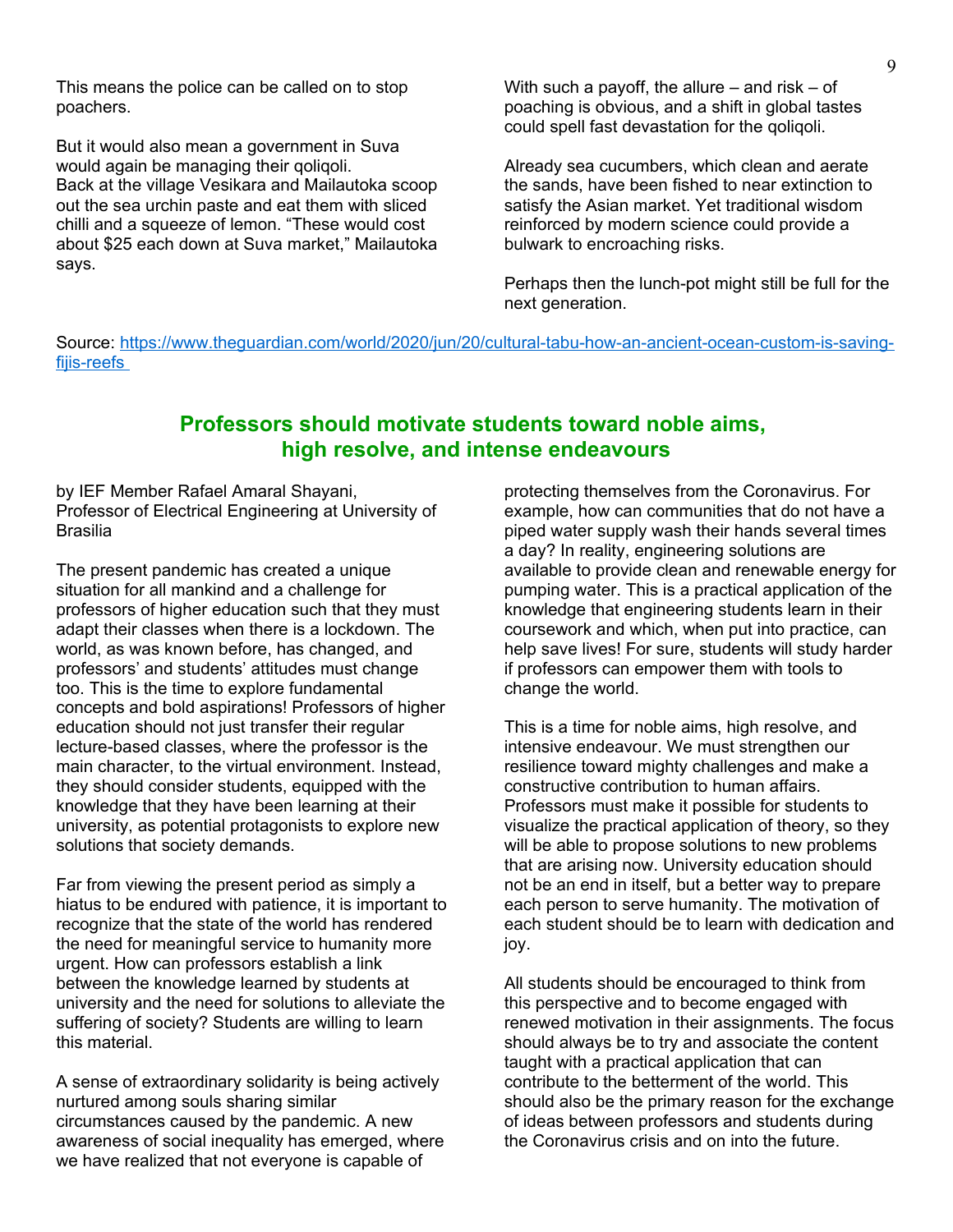Society requires new ideas on how to restart activities in a more fair, humanitarian, and sustainable way. For sure, the innovative ideas of the new generation of professionals, the current university students, will be very important in

shaping the future. As 'Abdu'l-Bahá (1844-1921), the son of the prophet founder of the Baha'i Faith, said: "Teach them to dedicate their lives to matters of great import, and inspire them to undertake studies that will benefit mankind".

A slightly different Portuguese version of the above article appeared previously on the University of Brasilia web site.

# **Sustainable Development Goals Report 2020**

*The annual* [Sustainable Development Goals Report](https://unstats.un.org/sdgs/report/2020/) *provides an overview of the world's implementation efforts to date, highlighting areas of progress and areas where more action needs to be taken to ensure no one is left behind. Below you find the Executive Summary, pp. vi - vii*

For the online Executive Summary with graphics go to <https://storymaps.arcgis.com/stories/cac7505de9974f8c99b532071042d6dd>

For a recording of the launching on the Report on 1 July, go here: [https://www.youtube.com/watch?](https://www.youtube.com/watch?v=MFrObr5vp5w) [v=MFrObr5vp5w](https://www.youtube.com/watch?v=MFrObr5vp5w) (1h 34min)

**Covid-19 will have severe negative impacts on most SDGs.** The world is facing the worst public health and economic crisis in a century. As of June 20th, 2020, around 463,000 people had died from Covid-19 across the world. The health crisis is affecting all countries, including high-income countries in Europe and North America. The necessary measures taken to respond to the immediate threat of Covid-19, including the shutdown of many economic activities for weeks, have led to a global economic crisis with massive job losses and major impacts especially on vulnerable groups. This is a significant setback for the world's ambition to achieve the SDGs, in particular for poor countries and population groups. The only bright spot in this foreboding picture is the reduction in environmental impacts resulting from declines in economic activity: a key objective will be to restore economic activity without simply restoring old patterns of environmental degradation. However, all longterm consequences of the pandemic remain highly uncertain at this point.

**All countries need to strengthen the resilience of their health systems and prevention programs.** Some countries have outperformed others in containing the pandemic, yet all remain at serious risk. No country has attained so-called herd immunity; all remain highly vulnerable to new outbreaks. In line with SDG 3 (Good Health and Well-Being), all countries need to "Strengthen the capacity for early warning, risk reduction and management of national and global health risks." The Covid-19 pandemic has shed considerable light on the vulnerability of health systems, notably in high-income countries that were thought best prepared to face epidemics. Besides greater investments, this crisis shows that better measures and reporting are needed to track prevention programs, healthcare system preparedness, and resilience to pandemics.

**The SDGs and the Six SDG Transformations can inform the recovery from Covid-19.** As the international community, regional organizations, and countries plan the post-Covid-19 recovery, it will be important to put the SDGs at the heart of policymaking. Covid-19 does not resolve the climate and biodiversity crises, and it is gravely amplifying income inequalities and other forms of inequality. It has also shown us that countries will only be able to protect themselves from global pandemics if health systems are strengthened in every country. The SDR2020 shows that significant progress has been achieved in many regions and on many goals over the past five years. Here we describe how the SDGs and the six SDG Transformations (Sachs et al., 2019a) can guide the immediate post-crisis recovery and frame long-term strategies towards more resilient and sustainable societies.

**Asian countries have made the most progress towards the SDGs since the adoption of the goals in 2015. Asian countries have also responded most effectively to the Covid-19 outbreak.** While the world as a whole has made progress on the SDGs, countries in East and South Asia in particular have progressed the most in terms of their SDG Index score. Countries in this region have also managed the Covid-19 outbreak